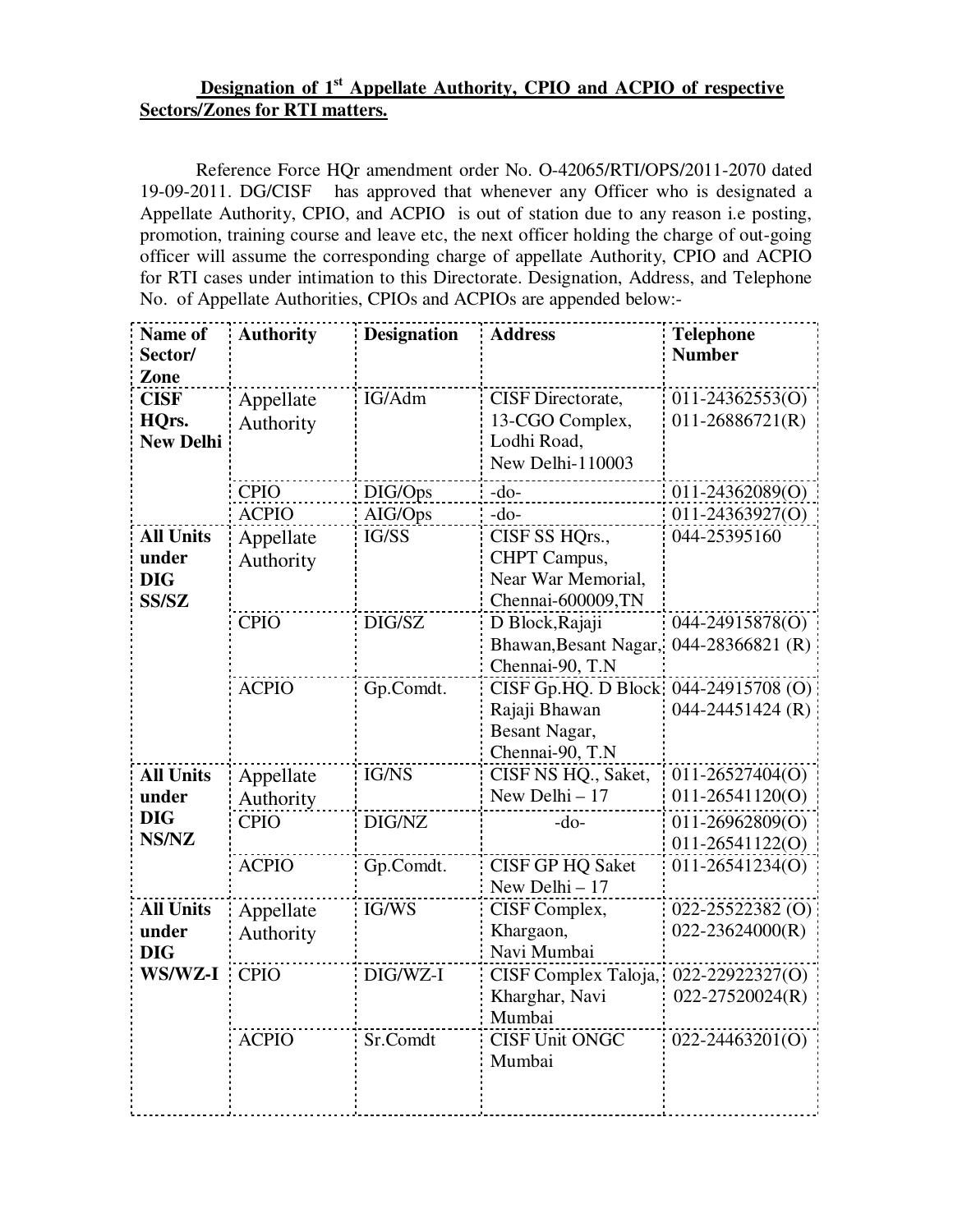| <b>All Units</b><br>under | Appellate<br>Authority      | IG/WS                  | CISF Complex,<br>Khargaon,              |                        |
|---------------------------|-----------------------------|------------------------|-----------------------------------------|------------------------|
| <b>DIG</b>                |                             |                        | Navi Mumbai                             |                        |
| WS/WZ-<br>П               |                             |                        |                                         |                        |
|                           | <b>CPIO</b>                 | DIG/WZ-II              | <b>CISF</b><br>WZ-II,<br>HQ             | 0788-2673999(O)        |
|                           |                             |                        | Near<br>3rd<br>Bhilai,                  |                        |
|                           |                             |                        | Res.Bn., Uttai, Distt;                  |                        |
| <b>All Units</b>          |                             | IG/ES                  | Durg, Chhatisgarh.<br>CISF Complex, New | $0612 - 2273501$ (O)   |
| under                     | Appellate<br>Authority      |                        | Patliputra Colony,                      |                        |
| <b>DIG</b>                |                             |                        | Patna -800013, Bihar                    |                        |
| <b>ES/EZ</b>              | <b>CPIO</b>                 | DIG/EZ                 | $-do-$                                  | $0612 - 2273423$ (O)   |
|                           | <b>ACPIO</b>                | Gp.Comdt               | $-do-$                                  | $0612 - 2261235(0)$    |
|                           | Appellate                   | <b>IG/NES</b>          | NES HQ Kolkata,                         | 033-2440638            |
|                           | Authority                   |                        | Premises No.553,<br>East Kol Township,  |                        |
|                           |                             |                        | Kolkata – 107, WB                       |                        |
|                           | <b>CPIO</b>                 | DIG/NEZ                | NEZ HQ Kolkata,                         | 033-2440684            |
|                           |                             |                        | Premises No.553,                        |                        |
|                           |                             |                        | East Kol Township,<br>Kolkata – 107, WB |                        |
|                           | <b>ACPIO For</b>            | AIG/NEZ                | -DO                                     | 033-24430685           |
|                           | NES & NEZ HQ.               |                        |                                         |                        |
|                           | <b>ACPIO For</b>            | Gp. Comdt.             | Gp. HQ. Kolkata,                        | $033 - 2443 - 1190(0)$ |
|                           | Gp. HQ.<br>Kolkata,         | Kolkata                | Premises No.553,                        |                        |
|                           | IOC Haldia,                 |                        | East Kol Township,<br>Kolkata - 107, WB |                        |
|                           | <b>BRBNMPL</b>              |                        |                                         |                        |
|                           | Salboni,                    |                        |                                         |                        |
|                           | <b>FCI New</b>              |                        |                                         |                        |
|                           | Jalpaigudi,<br>DVC HQr.     |                        |                                         |                        |
|                           | Kolkata.                    |                        |                                         |                        |
|                           | <b>ZOW Kasba</b>            |                        |                                         |                        |
|                           | Kolkata                     |                        |                                         |                        |
|                           | <b>ACPIO For</b><br>Gp. HQ. | Gp. Comdt.<br>Guwahati | Gp. HQ. Guwahati,<br>11 MRD Road,       | $0361 - 2656655$ (O)   |
|                           | Guwahati,                   |                        | Bamunimaidan                            |                        |
|                           | IOC Guwahati,               |                        | GHY-781021                              |                        |
|                           | NPM Jagiroad,               |                        | Dist-Kamrup, Assam                      |                        |
|                           | <b>CPM</b><br>Panchgram,    |                        |                                         |                        |
|                           | <b>NHPCL</b>                |                        |                                         |                        |
|                           | Subansiri,                  |                        |                                         |                        |
|                           | NRL N, garh,                |                        |                                         |                        |
|                           | <b>SBSS Salakati</b>        |                        |                                         |                        |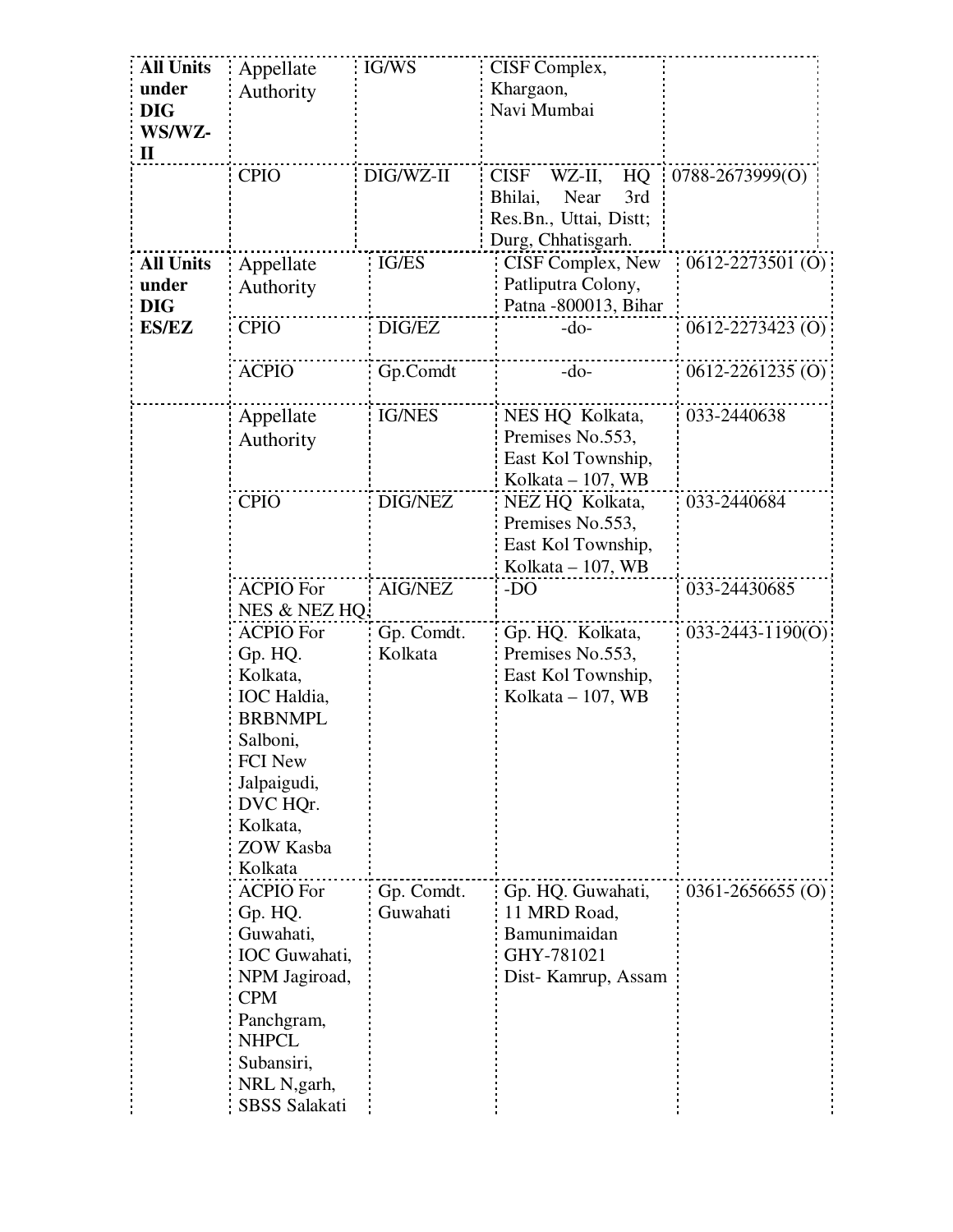| DSP Durgapur,             | Sr. Comdt           | DSP Durgapur,        | $0343 - 2582743$ (O)    |
|---------------------------|---------------------|----------------------|-------------------------|
| <b>NSPCL</b>              | <b>DSP</b> Durgapur | Post-Durgapur,       |                         |
| Durgapur                  |                     | Distt-Burdwan,       |                         |
|                           |                     | WB-713203            |                         |
| ONGC Jorhat,              | Sr. Comdt.          | ONGC Jorhat,         | 0376-2360003 (O)        |
| <b>DHEP</b> Doyang        | <b>ONGC</b> Jorhat  | PO- ONGC Complex,    |                         |
|                           |                     | Chinamara,           |                         |
|                           |                     | Distt- Jorhat, Assam |                         |
|                           |                     | 785001               |                         |
| OIL Duliajan,             | Comdt./OIL          | OIL Duliajan,        | $0374 - 2800432(0)$     |
| <b>OPS</b>                | Duliajan            | PO-Duliajan,         |                         |
| Noonmati,                 |                     | Distt-               |                         |
| <b>BVFCL</b>              |                     | Dibrugarh,           |                         |
| Namrup                    |                     | Assam-786602         |                         |
| <b>ONGC Nazira,</b>       | Comdt/ONGC          | <b>ONGC</b> Nazira,  | $0377 - 2252 - 356$ (O) |
| <b>LPG GAIL</b>           | Nazira              | PO- Nazira,          |                         |
| Lakwa                     |                     | Distt-Sivsagar,      |                         |
|                           |                     | Assam-785685         |                         |
|                           |                     |                      |                         |
| KoPT Kolkata Comdt/KoPT   |                     | KoPT Kolkata,        | 033-24397359 (O)        |
|                           | Kolkata             | New Traffic Building | 033-24397359 (F)        |
|                           |                     | 40 CGR Road,         |                         |
|                           |                     | Kolkata-43           |                         |
|                           |                     |                      |                         |
| <b>HDC</b> Haldia         | Comdt,/HDC          | HDC Haldia,          | 03224-252229 (O)        |
|                           | Haldia              | PO-                  | 03224-252229 (F)        |
|                           |                     | Chiranjibpur,        |                         |
|                           |                     | Distt-               |                         |
|                           |                     | Midnapur,            |                         |
|                           |                     | WB-721604            |                         |
| <b>DTPS</b>               | Comdt/DTPS          | DTPS Durgapur,       | 0343-2590954 (O)        |
| Durgapur,                 | Durgapur            | PO-Durgapur,         |                         |
| MTPS Mejia,               |                     | Distt-Burdwan, WB    |                         |
| <b>MAMC</b>               |                     | 713207               |                         |
| Durgapur                  |                     |                      |                         |
| <b>ECL</b> Seetalpur      | Comdt/ECL           | ECL Seetalpur,       | 0341-2510423 (O)        |
|                           | Seetalpur           | PO-Dishergarh,       | 0341-2510423 (F)        |
|                           |                     | Distt-Burdwan,       |                         |
|                           |                     | WB-713333            |                         |
| FSTPP Farakka Comdt/FSTPP |                     | <b>FSTPP</b>         | 03512-22690/            |
|                           | Farakka             | Farakka,             | 226901/226902(O)        |
|                           |                     | PO- Nabarun,         | 03512-226901 (F)        |
|                           |                     | Distt-               |                         |
|                           |                     | Mursidabad,          |                         |
|                           |                     | WB-743236            |                         |
| FBP Farakka               | Comdt/FBP           | FBP Farakka,         | 03512-224286 (O)        |
|                           | Farakka             | PO- Khejuriaghat,    | 09933479675 (O)         |
|                           |                     | Distt-Malda, WB      |                         |
|                           |                     | 732127               |                         |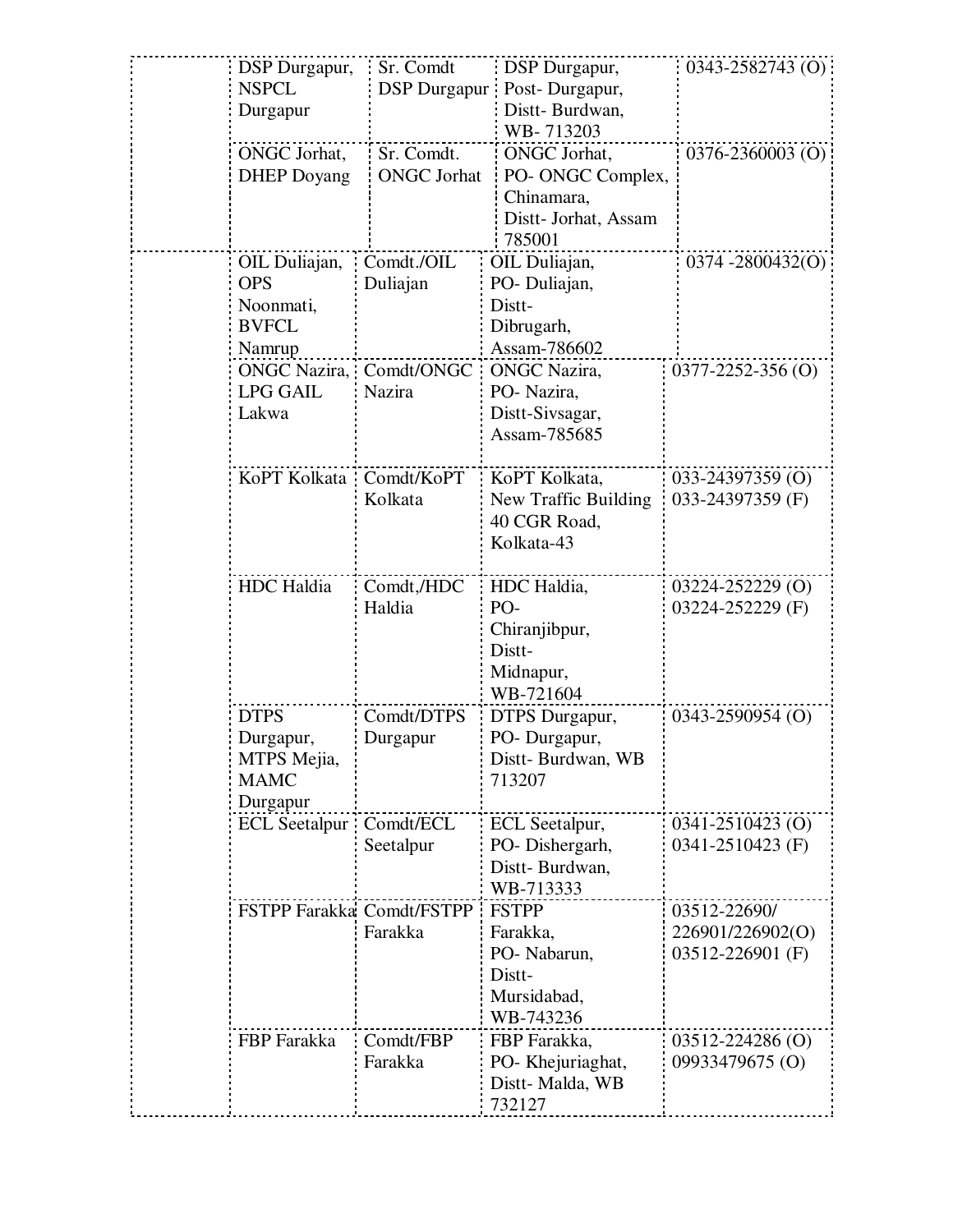|                  | <b>BRPL</b>        | Comdt/BRPL                  | <b>BRPL</b> Bongaigaon, | 03664-253923 (O)                   |
|------------------|--------------------|-----------------------------|-------------------------|------------------------------------|
|                  | Bongaigaon         | Bongaigaon                  | PO- Dhaligaon,          | 03664-241044 (F)                   |
|                  |                    |                             | Distt-Chirang, Assam    |                                    |
|                  | <b>ISP Burnpur</b> | Dy. Comdt/ISP: ISP Burnpur, |                         | 0341-2240643 (O)                   |
|                  |                    | Burnpur                     | PO- Burnpur,            |                                    |
|                  |                    |                             | Distt-Burdwan, WB       |                                    |
|                  |                    |                             | 713325                  |                                    |
|                  |                    |                             |                         |                                    |
| <b>NISA</b>      | Appellate          | IG                          | NISA, CISF Hakimpet     | 040-27773601(O)                    |
| <b>HYD</b>       | Authority          |                             | Hyderabad-500078        | 040-27872999(O)                    |
|                  |                    |                             | A.P                     | 040-27773602(R)                    |
|                  |                    |                             |                         | 040-27862999(R)                    |
|                  | <b>CPIO</b>        | <b>DIG</b>                  | $-DO-$                  | 040-27773611(O)                    |
|                  |                    |                             |                         | 040-27871712(O)                    |
|                  |                    |                             |                         | 040-27773612(R)                    |
|                  |                    |                             |                         | 040-27862773(R)                    |
|                  |                    |                             |                         |                                    |
|                  | <b>ACPIO</b>       | Comdt.                      | $-DO-$                  | 040-27773605(O)                    |
|                  |                    |                             |                         | 040-27773606(R)                    |
|                  |                    |                             |                         | 040-27862606(R)                    |
|                  |                    |                             |                         | 09989050707(M)                     |
|                  | FSTI HYD Appellate | IG                          | NISA, CISF Hakimpet     | 040-27773601(O)                    |
|                  | Authority          |                             | Hyderabad-500078        | 040-27872999(O)                    |
|                  |                    |                             | A.P                     | 040-27773602(R)                    |
|                  |                    |                             |                         | 040-27862999(R)                    |
|                  |                    |                             |                         |                                    |
|                  | <b>CPIO</b>        | <b>DIG</b>                  | <b>FSTI,CISF NISA</b>   | 040-27773308(O)                    |
|                  |                    |                             | Campus                  | 040-27861685(0)                    |
|                  |                    |                             | Hakimpet                | 040-27773608(R)                    |
|                  |                    |                             | Hyderabad-500078        | 040-27861695(R)                    |
|                  |                    |                             | A.P                     |                                    |
|                  | <b>ACPIO</b>       | Comdt./Fire                 | $-DO-$                  | 040-27773615(O)<br>040-27862133(O) |
|                  |                    |                             |                         | 040-27773616(R)                    |
|                  |                    |                             |                         |                                    |
|                  |                    |                             |                         |                                    |
|                  |                    |                             |                         |                                    |
|                  |                    |                             |                         |                                    |
| <b>All units</b> | Appellate          | IG/SS                       | CISF SS HQrs.,          | $044 - 25395160$ (O)               |
| under            | Authority          |                             | CHPT Campus,            |                                    |
| DOS HQ.          |                    |                             | Near War Memorial,      |                                    |
| <b>Bangalore</b> |                    |                             | Chennai-600009          |                                    |
|                  | <b>CPIO</b>        | <b>DIG</b>                  | DOS HQ, Antariksh       | 080-23415247 (O)                   |
|                  |                    |                             | Bhavan, New BEL Rd.     | $080-23568559$ (R)                 |
|                  |                    |                             | Bangalore -94,          |                                    |
|                  |                    |                             | Karnataka               |                                    |
|                  | <b>ACPIO</b>       | Asstt. Comdt.               | $-do-$                  | 080-22172242(O)                    |
|                  |                    |                             |                         | 080-23458694(R)                    |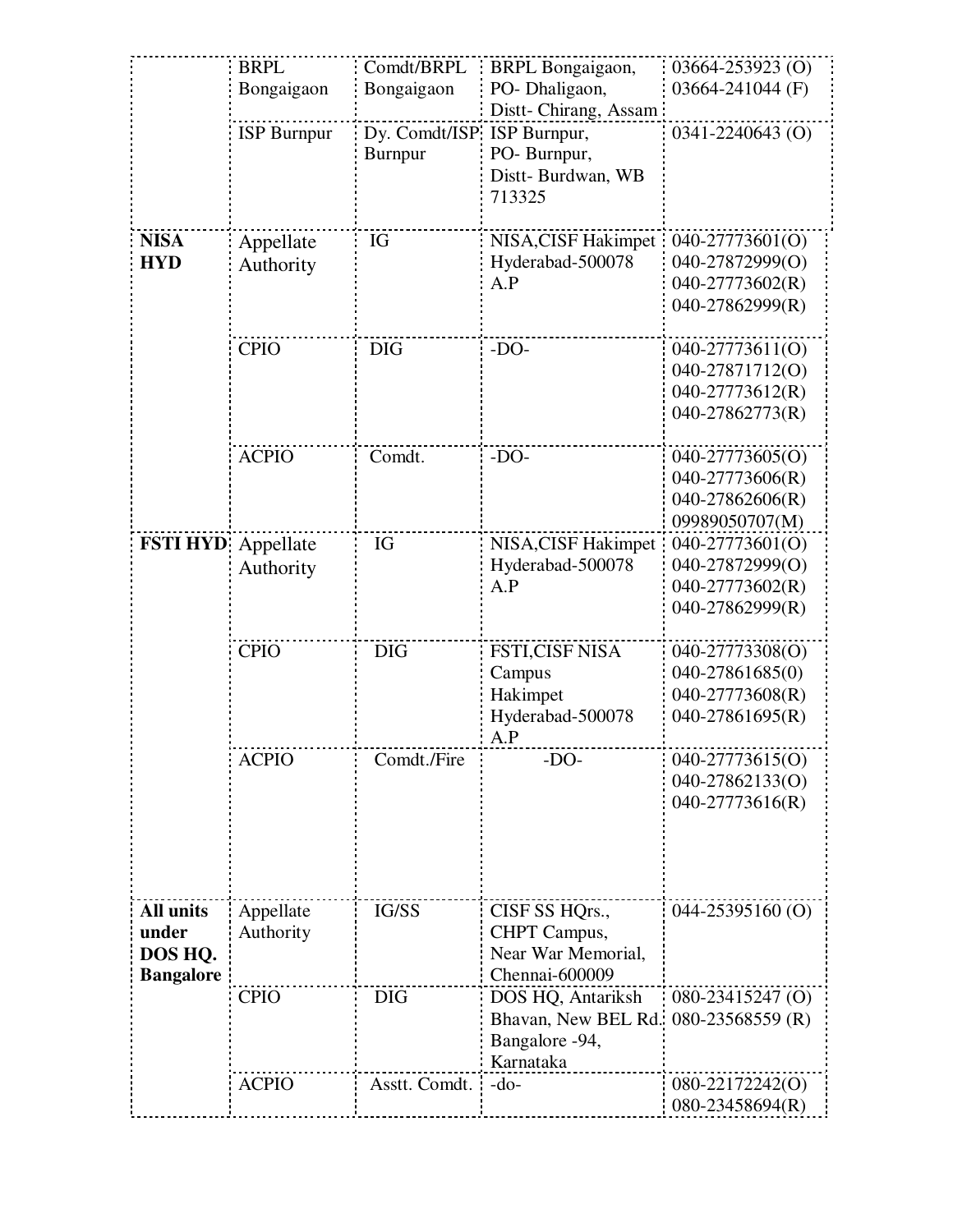| <b>DAE</b><br><b>UNITS</b>         | Appellate<br>Authority | IG/WS          | CISF Complex,<br>Khargaon,<br>Navi Mumbai                                         | 022-25522382 (O)<br>$022 - 23624000(R)$                                  |
|------------------------------------|------------------------|----------------|-----------------------------------------------------------------------------------|--------------------------------------------------------------------------|
|                                    | <b>CPIO</b>            | <b>DIG/DAE</b> | CISF, Post-ECL, NFC<br>Hyd.-500062, AP                                            | 040-27120226(O)<br>09440816985 (M)                                       |
|                                    | <b>ACPIO</b>           | <b>AIG</b>     | $-DO-$                                                                            | 040-27126172<br>040-27184161                                             |
| <b>RTC</b><br><b>Barwaha</b>       | Appellate<br>Authority | IG             | NISA, CISF Hakimpet<br>Hyderabad-500078<br>A.P                                    | 040-27773601(O)<br>040-27872999(O)<br>040-27773602(R)<br>040-27862999(R) |
|                                    | <b>CPIO</b>            | <b>DIG</b>     | CISF RTC Barwaha,<br>PO- Dariya Mahal,<br>Distt.- Khargone,<br>$(MP) - 451115$    | 07280-227307(O)<br>$07280 - 224306(R)$                                   |
|                                    | <b>ACPIO</b>           | Commandant     | $-do-$                                                                            | 07280-222899(O)                                                          |
| <b>RTC Bhilai</b> Appellate        | Authority              | IG             | NISA, CISF Hakimpet<br>Hyderabad-500078<br>A.P                                    | 040-27773601(O)<br>040-27872999(O)<br>040-27773602(R)<br>040-27862999(R) |
|                                    | <b>CPIO</b>            | <b>DIG</b>     | <b>CISF RTC Bhilai</b><br>Post. Utai, Dist. Durg<br>Uttaranchal                   | 0788-2673827<br>0788-2673653                                             |
|                                    | <b>ACPIO</b>           | Commandant     | <b>CISF 3RB Bhilai</b><br>Post.Utai,Dist.Durg<br>Uttaranchal                      | 0788-2673997                                                             |
| <b>RTC</b><br><b>Arakkona</b><br>m | Appellate<br>Authority | IG             | NISA, CISF Hakimpet<br>Hyderabad-500078<br>A.P                                    | 040-7773601(O)<br>040-7872999(O)<br>040-7773602(R)<br>040-7862999(R)     |
|                                    | <b>CPIO</b>            | <b>DIG</b>     | <b>CISF RTC Arakkonam</b><br>Post-Suraksha Campus<br>Dist. Vellore,<br>T.N-631152 | 04177-246400(O)<br>04177-246608(R)                                       |
|                                    | <b>ACPIO</b>           | Asstt.Comdt.   | $-do-$                                                                            | 04177-246300<br>Ext.236(O)<br>$Ext - 249(R)$                             |
| <b>RTC</b><br><b>DEOLI-I</b>       | Appellate<br>Authority | IG             | NISA, CISF Hakimpet<br>Hyderabad-500078<br>A.P                                    | 040-27773601(O)<br>040-27872999(O)<br>040-27773602(R)<br>040-27862999(R) |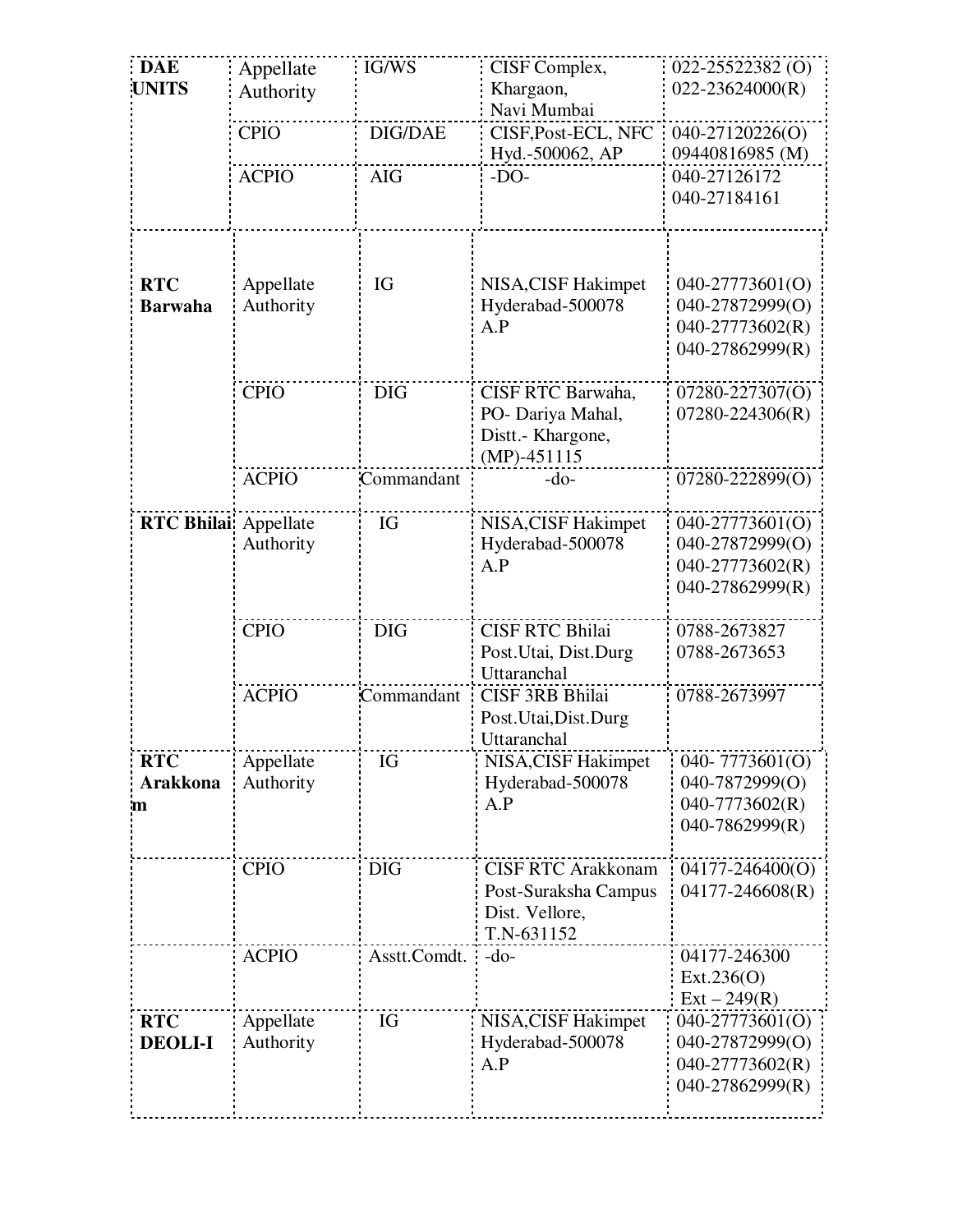|                        | <b>CPIO</b>  | DIG/Princip | <b>CISF RTC-I Deoli</b>       | 01434-232040(O)      |
|------------------------|--------------|-------------|-------------------------------|----------------------|
|                        |              | al          | Post. Deoli, Rajasthan        |                      |
|                        |              |             | PIN -304804                   |                      |
|                        |              |             |                               |                      |
|                        | <b>ACPIO</b> | AC          | <b>CISF RTC-I Deoli</b>       | 01434-232088         |
|                        |              |             | Post. Deoli, Rajasthan        | Ext.205(0)           |
|                        |              |             | PIN -304804                   |                      |
|                        | Appellate    | IG          | NISA, CISF Hakimpet           | 040-27773601(O)      |
| $RTC - II$             | Authority    |             | Hyderabad-500078              | 040-27872999(O)      |
|                        |              |             |                               |                      |
| <b>Deoli</b>           |              |             | A.P                           | 040-27773602(R)      |
|                        |              |             |                               | 040-27862999(R)      |
|                        |              |             |                               |                      |
|                        | <b>CPIO</b>  | Sr. Comman  | <b>CISF RTC-II</b>            | 01434-230544(O)      |
|                        |              | dant/       | Deoli,                        | $01434 - 231888(R)$  |
|                        |              | Principle   | Distt.-Tonk,                  |                      |
|                        |              |             |                               |                      |
|                        |              |             | (Rajasthan)-304804            |                      |
|                        | <b>ACPIO</b> | Dy. Comman  | $-do-$                        | $01434 - 232955(0)$  |
|                        |              | dant        |                               |                      |
|                        |              |             |                               |                      |
| <b>RTC</b>             | Appellate    | IG          | NISA, CISF Hakimpet           | 040-27773601(O)      |
| <b>Mundali</b>         | Authority    |             | Hyderabad-500078              | 040-27872999(O)      |
|                        |              |             | A.P                           | 040-27773602(R)      |
|                        |              |             |                               |                      |
|                        |              |             |                               | 040-27862999(R)      |
|                        |              |             |                               |                      |
|                        | <b>CPIO</b>  |             | Commandant: CISF KRTC Mundali | 0671-2879562         |
|                        |              |             | Dist. Cuttack                 |                      |
|                        |              |             | Orissa                        |                      |
|                        | <b>ACPIO</b> | Dy.         | $-do-$                        | 0671-2879562         |
|                        |              | Commandant  |                               | (Ext. 207)           |
|                        |              |             |                               |                      |
|                        |              |             |                               |                      |
|                        |              |             |                               |                      |
|                        |              |             |                               |                      |
| <b>RES BN</b>          | Appellate    | IG/WS       | CISF Complex,                 | $022 - 25522382$ (O) |
| 1 <sup>st</sup> Barwah | Authority    |             | Khargaon,                     | $022 - 23624000(R)$  |
| 3 <sup>rd</sup> Bhilai |              |             | Navi Mumbai                   |                      |
|                        | <b>CPIO</b>  | DIG/WZ      | CISF Complex Taloja,          |                      |
|                        |              |             |                               |                      |
|                        |              |             | Kharghar, Navi                |                      |
|                        |              |             | Mumbai                        |                      |
|                        | <b>ACPIO</b> | Sr.Comdt    | <b>CISF Unit ONGC</b>         | $022 - 24463201(0)$  |
|                        |              |             | Mumbai                        |                      |
| <b>RES BN</b>          | Appellate    | IG/ES       | CISF Complex, New             | $0612 - 2273501$ (O) |
| 2 <sup>nd</sup> Ranchi | Authority    |             | Patliputra Colony,            |                      |
|                        |              |             |                               |                      |
|                        |              |             | Patna -800013, Bihar          |                      |
|                        | <b>CPIO</b>  | DIG/EZ      | $-do-$                        | $0612 - 2273423$ (O) |
|                        |              |             |                               |                      |
|                        | <b>ACPIO</b> | Gp.Comdt.   | $-do-$                        | $0612 - 2261235$ (O) |
|                        |              |             |                               |                      |
|                        |              |             |                               |                      |
|                        | Appellate    | IG/NS       | CISF NS HQ., Saket,           | $011-26527404(O)$    |
|                        | Authority    |             | New Delhi - 17                | $011-26541120(0)$    |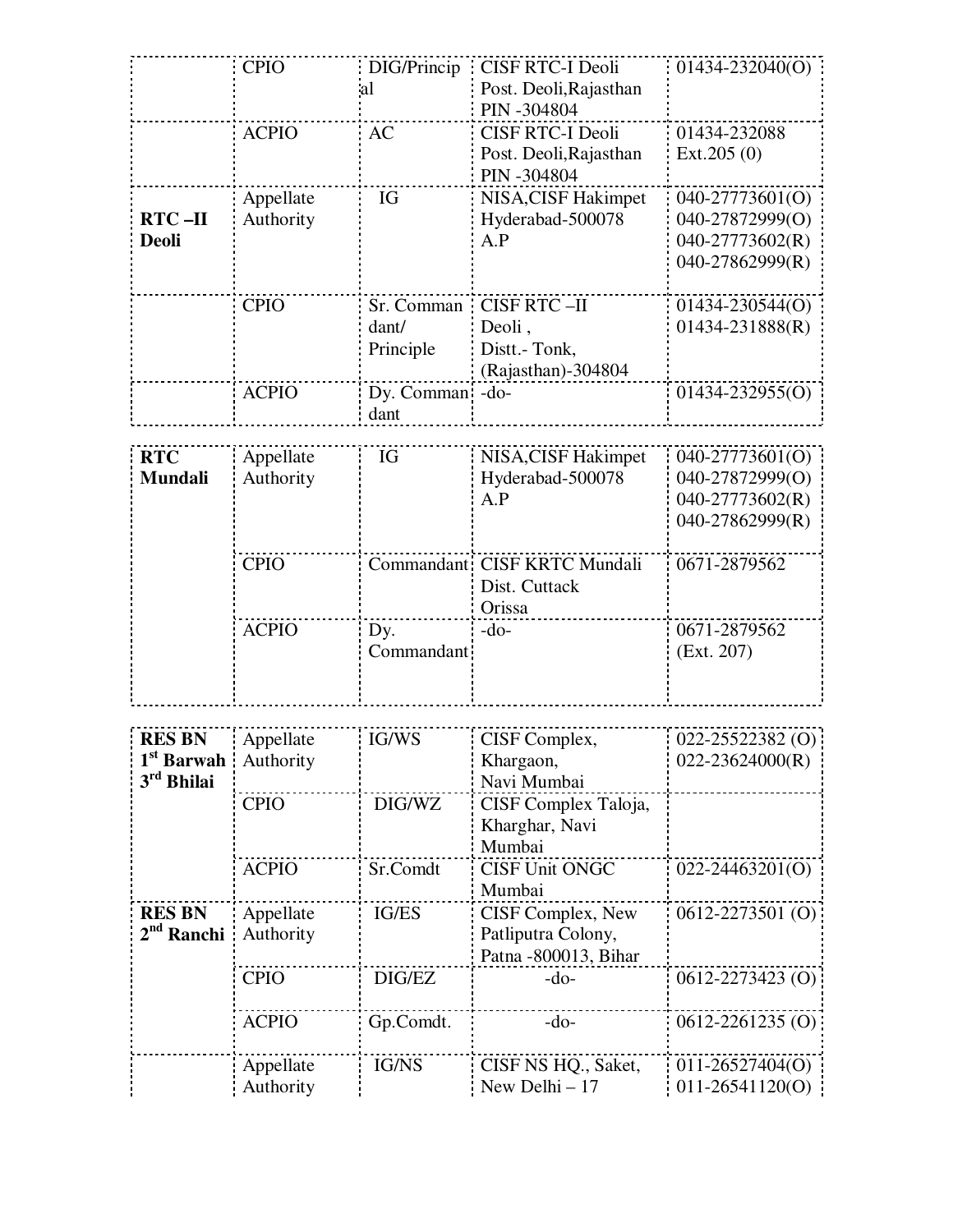| $5th$ GZbad CPIO     | : DIG/NZ | CISF NZ HQ., Saket,        | $011-26962809(O)$   |
|----------------------|----------|----------------------------|---------------------|
| $7th$ Kistwar        |          | New Delhi – 17             | $011-26541122(O)$   |
| $8th$ Jaipur $ACPIO$ |          | Gp.Comdt. CISF GP HO Saket | $011 - 26541234(0)$ |
|                      |          | New Delhi – 17             |                     |

| <b>AIRPORT</b> Appellate<br>New Delhi Authority |              | IG/APS | CISF Directorate,<br>13-CGO Complex,<br>Lodhi Road, | $011-24368035(O)$<br>$011-26530999$ (R) |
|-------------------------------------------------|--------------|--------|-----------------------------------------------------|-----------------------------------------|
|                                                 |              |        | New Delhi-110003                                    |                                         |
|                                                 | <b>CPIO</b>  | : DIG  | CISF Unit ASG<br>New Delhi-37                       | $011-25675293(0)$                       |
|                                                 | <b>ACPIO</b> | Comdt. | $-do-$                                              | $011-25655578(0)$<br>011-25602413       |
|                                                 |              |        |                                                     |                                         |
| All Airport                                     | Appellate    | IG/APS | 13 CGO's Complex,                                   | $011 - 24368035(O)$                     |
| under East                                      | Authority    |        | Lodhi Raod, New                                     | $011 - 26530999$ (R)                    |
| & North                                         |              |        | Delhi - 110 003                                     |                                         |
| <b>East zone</b>                                | <b>CPIO</b>  | DIG/AP | Premises No-553,                                    | 033-24431735(O)                         |

|              |              | (E&NE)    | East Kolkata                                                                               |                     |  |
|--------------|--------------|-----------|--------------------------------------------------------------------------------------------|---------------------|--|
|              |              |           | Kasba, Kol – 107 (WB)                                                                      |                     |  |
|              | <b>ACPIO</b> |           | $-do-$                                                                                     | $033 - 24431735(0)$ |  |
|              |              |           |                                                                                            |                     |  |
|              |              |           |                                                                                            |                     |  |
|              |              |           |                                                                                            |                     |  |
| <b>All</b>   | Appellate    | IG/APS    | CISF Directorate,                                                                          | $011-24368035(O)$   |  |
| Airport      | Authority    |           | 13-CGO Complex,                                                                            | $011-26530999$ (R)  |  |
| <b>Units</b> |              |           | New Delhi-110003                                                                           |                     |  |
| under        | <b>CPIO</b>  | DIG/AP-WZ | WZ Airport, C-301,                                                                         | 022-27560053        |  |
| <b>WZ</b>    |              |           | Kendriya Sadan,                                                                            |                     |  |
|              |              |           | CBD, Belapur, Navi                                                                         |                     |  |
|              |              |           | $\mathbf{M}$ $\mathbf{1}$ $\mathbf{1}$ $\mathbf{1}$ $\mathbf{1}$ $\mathbf{1}$ $\mathbf{1}$ |                     |  |

| WZ.                          |              |           | Kendriya Sadan,      |                      |
|------------------------------|--------------|-----------|----------------------|----------------------|
|                              |              |           | CBD, Belapur, Navi   |                      |
|                              |              |           | Mumbai -400614       |                      |
|                              | <b>ACPIO</b> | AIG       | $-do-$               | 022-27562388         |
| <b>All Airport</b> Appellate |              | IG/APS    | CISF Directorate,    | $011 - 24368035(O)$  |
| <b>Units under Authority</b> |              |           | 13-CGO Complex,      | 011-26530999 (R)     |
| SZ                           |              |           | Lodhi Road,          |                      |
|                              |              |           | New Delhi-110003     |                      |
|                              | <b>CPIO</b>  | DIG/AP-SZ | D Block , Rajaji     | 044-24915878 (O)     |
|                              |              |           | Bhawan, Besant Nagar | $044 - 28366821$ (R) |
|                              |              |           | Chennai-600090 TN    |                      |
|                              | <b>ACPIO</b> | Sr.Comdt  | CISF ASG Chennai     | $044 - 22564273$ (O) |
|                              |              |           | Meenambakkam         | 044-22561080 (R)     |
|                              |              |           | Chennai - 600 027    | $044 - 22564787$ (R) |
| <b>All Airport</b> Appellate |              | IG/APS    | CISF Directorate,    | $011-24368035(O)$    |
| <b>Units under Authority</b> |              |           | <b>APS</b> Sector    | 011-26530999 (R)     |
| <b>NZ</b>                    |              |           | 13-CGO Complex,      |                      |
|                              |              |           | Lodhi Road,          |                      |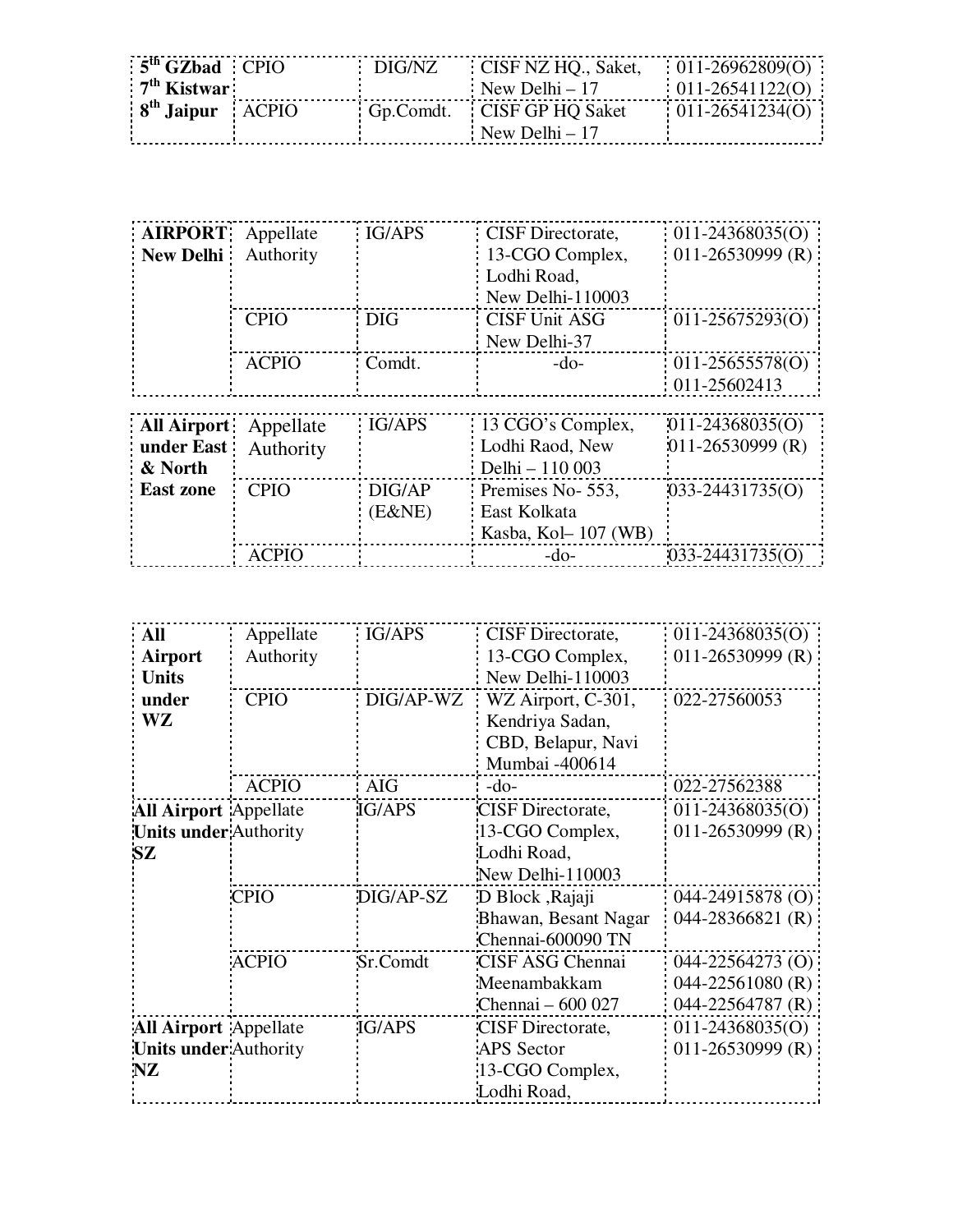|                                |                        |               | New Delhi-110003                                                               |                                         |
|--------------------------------|------------------------|---------------|--------------------------------------------------------------------------------|-----------------------------------------|
|                                | <b>CPIO</b>            | DIG/AP-NZ     | $-do-$                                                                         |                                         |
|                                | <b>ACPIO</b>           | Sr.Comdt      | $-do-$                                                                         |                                         |
|                                |                        |               |                                                                                |                                         |
| <b>SSG</b><br><b>NOIDA</b>     | Appellate<br>Authority | IG/APS        | <b>CISF</b> Directorate,<br>13-CGO Complex,<br>Lodhi Road,<br>New Delhi-110003 | 011-24368035                            |
|                                | <b>CPIO</b>            | DIG/SSG       | CISF SSG Unit, Plot<br>No.01, BZP Surajpur,<br>Greater Noida UP                | 011-23073919                            |
|                                | <b>ACPIO</b>           | DC            | $-do-$                                                                         |                                         |
| <b>GBS NEW</b><br><b>DELHI</b> | Appellate<br>Authority | <b>IG/APS</b> | <b>CISF</b> Directorate,<br>13-CGO Complex,<br>Lodhi Road,<br>New Delhi-110003 | 011-24368035                            |
|                                | <b>CPIO</b>            | DIG/GBS       | 15/11 Jamnagar House<br>New Delhi                                              | 011-23073919                            |
|                                | <b>ACPIO</b>           | Comdt         | Mahipalpur,<br>New Delhi $-37$                                                 | $011-23093271(0)$<br>$011-26532257$ (R) |